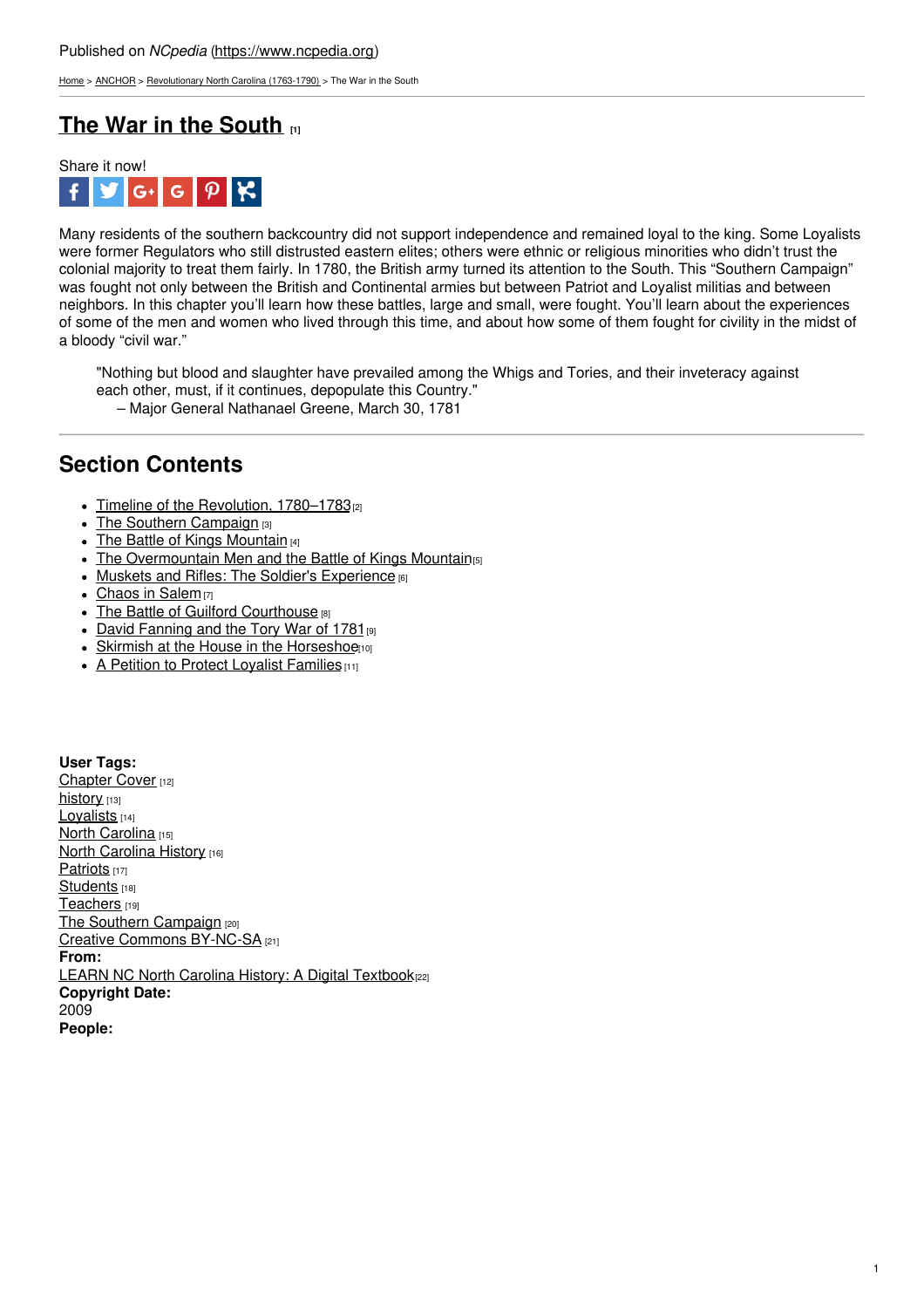

### [Nathanael](https://www.ushistory.org/valleyforge/served/greene.html) Greene [24]

Greene commanded the Continental Army in the South, helping to weaken the British and successfully limiting their control of seaports.

- Patrick [Ferguson](http://ncmarkers.com/Markers.aspx?MarkerId=O-13) [25]
- William Lee [Davidson](http://ncmarkers.com/Markers.aspx?MarkerId=L-23) [26]
- Joseph [Winston](http://ncmarkers.com/Markers.aspx?MarkerId=J-39) [27]  $\bullet$
- Benjamin [Cleveland](http://ncmarkers.com/Markers.aspx?MarkerId=M-30) [28]
- Joseph [McDowell](http://ncmarkers.com/Markers.aspx?MarkerId=N-4) [29]

### **Related Topics:**

- The Southern [Campaign](https://www.ncpedia.org/anchor/southern-campaign) [3]
- Battle of Kings [Mountain](https://www.ncpedia.org/anchor/battle-kings-mountain) [4]

### **Primary Sources:**